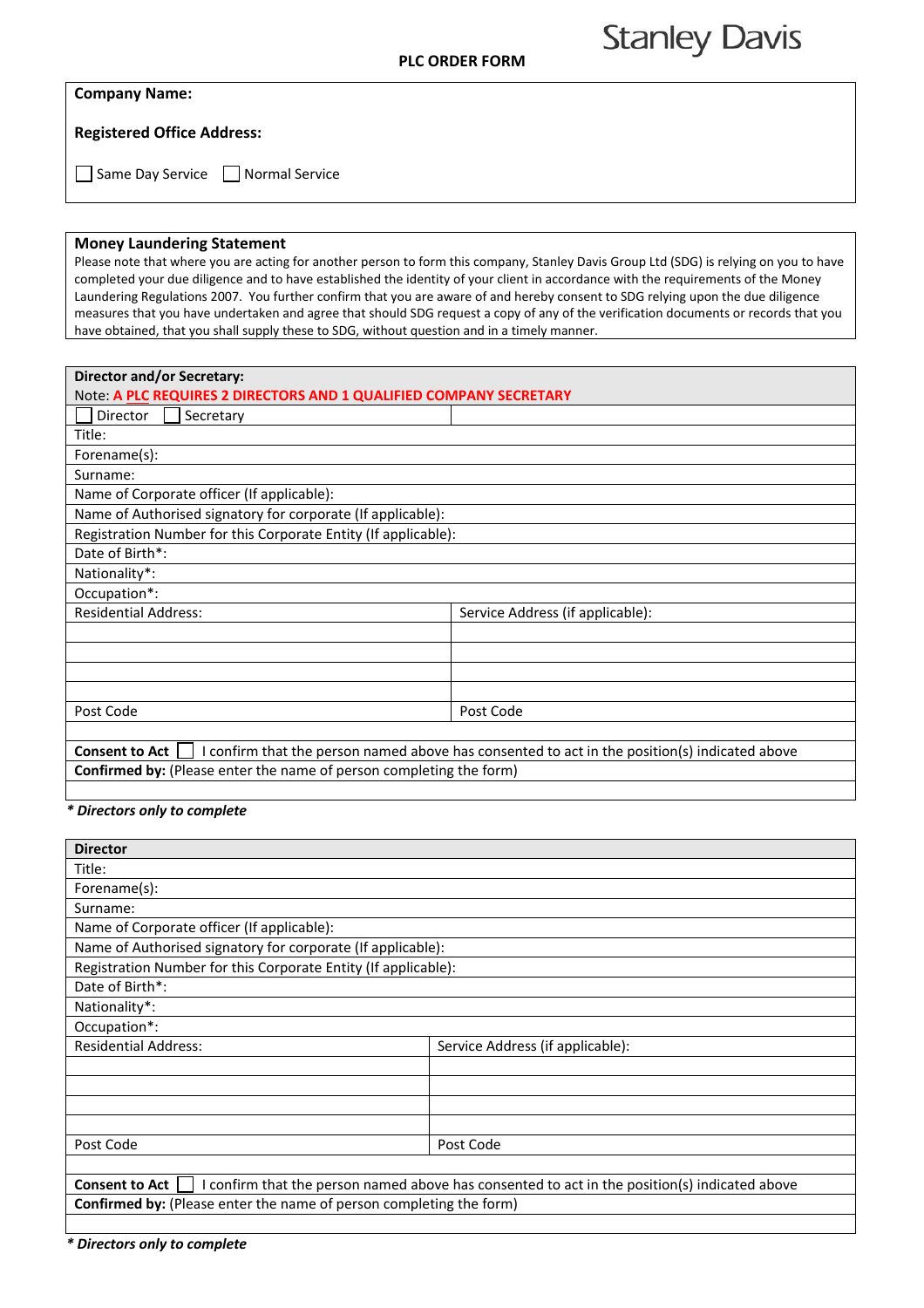| <b>Director</b>                                                |                                                                                             |
|----------------------------------------------------------------|---------------------------------------------------------------------------------------------|
| Title:                                                         |                                                                                             |
| Forename(s):                                                   |                                                                                             |
| Surname:                                                       |                                                                                             |
| Name of Corporate officer (If applicable):                     |                                                                                             |
| Name of Authorised signatory for corporate (If applicable):    |                                                                                             |
| Registration Number for this Corporate Entity (If applicable): |                                                                                             |
| Date of Birth*:                                                |                                                                                             |
| Nationality*:                                                  |                                                                                             |
| Occupation*:                                                   |                                                                                             |
| <b>Residential Address:</b>                                    | Service Address (if applicable):                                                            |
|                                                                |                                                                                             |
|                                                                |                                                                                             |
|                                                                |                                                                                             |
|                                                                |                                                                                             |
| Post Code                                                      | Post Code                                                                                   |
|                                                                |                                                                                             |
| <b>Consent to Act</b>                                          | confirm that the person named above has consented to act in the position(s) indicated above |

**Confirmed by:** (Please enter the name of person completing the form)

*\* Directors only to complete* 

| Shareholder:                                                 |  |  |
|--------------------------------------------------------------|--|--|
| Title:                                                       |  |  |
| Forename(s):                                                 |  |  |
| Surname:                                                     |  |  |
| Name of Corporate officer (If applicable):                   |  |  |
| Name of Authorised signatory for corporate (If applicable):  |  |  |
| No. of shares to be allotted:                                |  |  |
| Residential/Service Address:                                 |  |  |
|                                                              |  |  |
|                                                              |  |  |
|                                                              |  |  |
|                                                              |  |  |
| Post Code                                                    |  |  |
|                                                              |  |  |
| Personal Authentication Details (Please complete any three): |  |  |
| The first 3 letters of town of birth:                        |  |  |
| The last three digits of telephone number:                   |  |  |
| Last 3 characters of NI number:                              |  |  |
| The last three digits of passport number                     |  |  |
| The first three letters of mother's maiden name              |  |  |
| The first three letters of eye colour                        |  |  |
| The first three letters of father's first forename           |  |  |